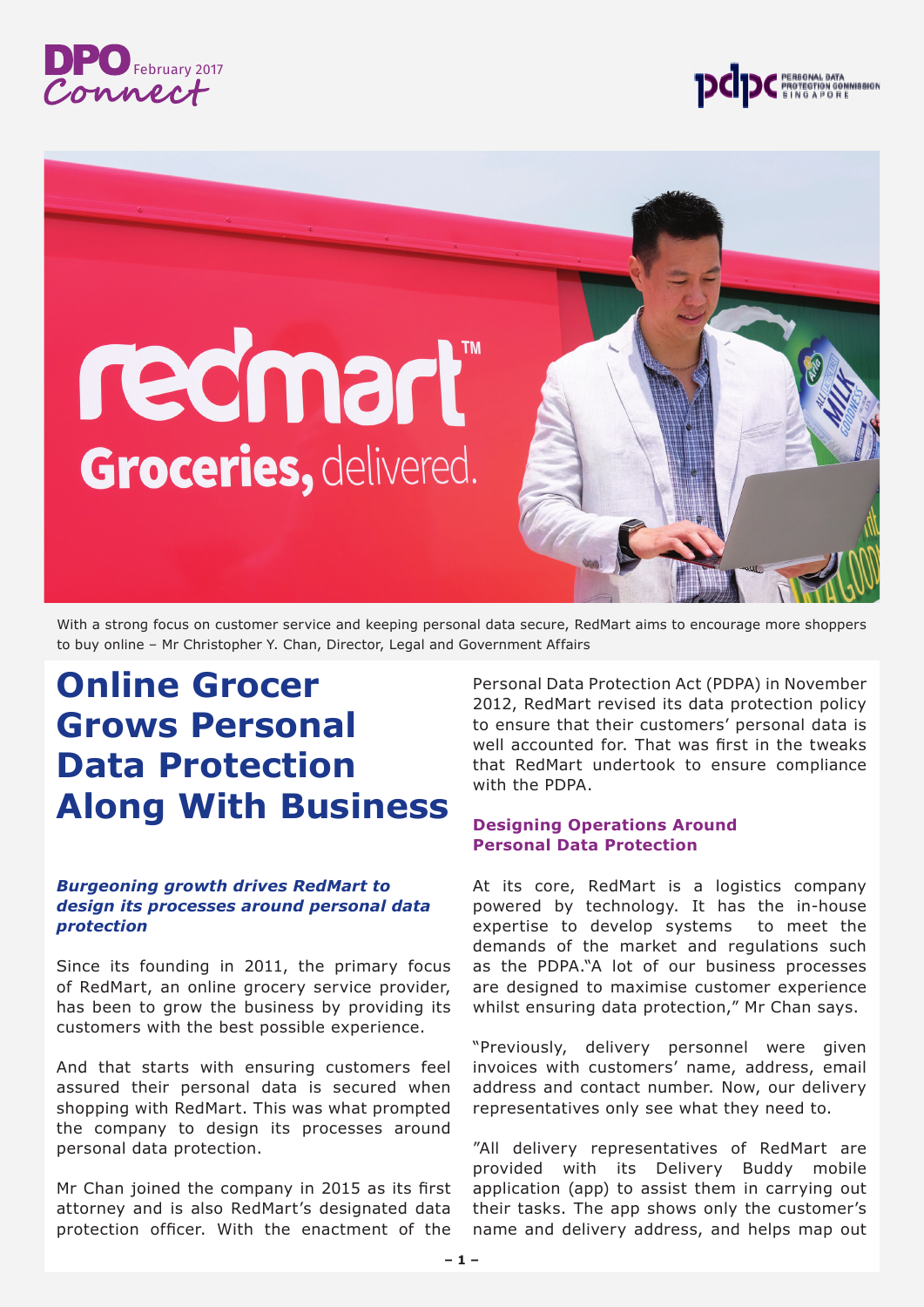



the most efficient route around Singapore to ensure on-time deliveries.To notify customers of the arrival of their deliveries, the app triggers a SMS notification to the customer via a RedMart secured server.

This eliminates the need for the delivery representative to know the customer's contact number, and vice-versa.

On the rare occasions where a delivery representative needs to contact a customer during delivery, they will use the app to directly place the phone call to the customer.

The call is then logged in RedMart's system so that it knows when and who called a customer for tracking purposes.

Mr Chan explains that the need to make an actual phone call is rare, typically arising in situations when the delivery representative is unable to find the entrance to the property or cannot enter a secured area.

Using the SMS service to inform a customer of an impending delivery is generally sufficient. "We give our delivery representatives enough information to do their job, and not more; to respect and protect our customers," Mr Chan adds.

RedMart also uses a Picking app that was designed for warehouse staff who have to navigate through more than 30,000 products in a 100,000 square-foot warehouse at Jurong Fishery Port.

The only information that these staff members have access to are the customers' name and general locations of delivery.

In addition to fine-tuning of customer and delivery-centric processes, some adjustments were made to internal processes.

 Mr Chan says, "We investigate all data protectionrelated complaints and issues that are brought to our attention.

Relevant personnel are given briefings on the importance of protecting personal data and all employment letters include a confidentiality clause that staff must agree to."

#### **Driving Secure Online Grocery Shopping**

While online shopping is a growing global trend, Mr Chan reckons that many buyers in Singapore are still conservative when it comes to online shopping because of the personal data that is required to effect transactions.

Online shoppers have to minimally provide RedMart with their names, delivery addresses, email addresses, contact numbers and payment details to place an order.

Each shopper is then assigned a customer identification number through which they can track their orders, look up order histories, as well as opt out of the various notification channels offered. Just how secure is RedMart's customer data?

"We have taken some steps to secure customer databases, such as mapping the flow of data and restricting access via login permissions to only authorised personnel who need to know the information, such as customer service officers or programmers working on a specific issue," Mr Chan says.

"Even I cannot access the customer database because I don't qualify as an authorised personnel!"Other information technology (IT) enhancements adopted by RedMart include, among others, the installation of firewalls, internal risk audits and regular breach checks. Yet another layer of protection is provided by its cloud-based servers in Singapore where RedMart stores its customer information.

With a strong customer-first focus, RedMart is doing what it takes to earn and keep their customers' trust. Mr Chan says, "If online shopping is made easy and we have a good data protection policy to ensure safe transactions, we can change behaviours."

#### **Personal Data Protection a Continued Focus**

Acknowledging that implementing data protection safeguards requires time, technology, and financial resources, Mr Chan points out that allocating human resources has been the company's key challenge to date.